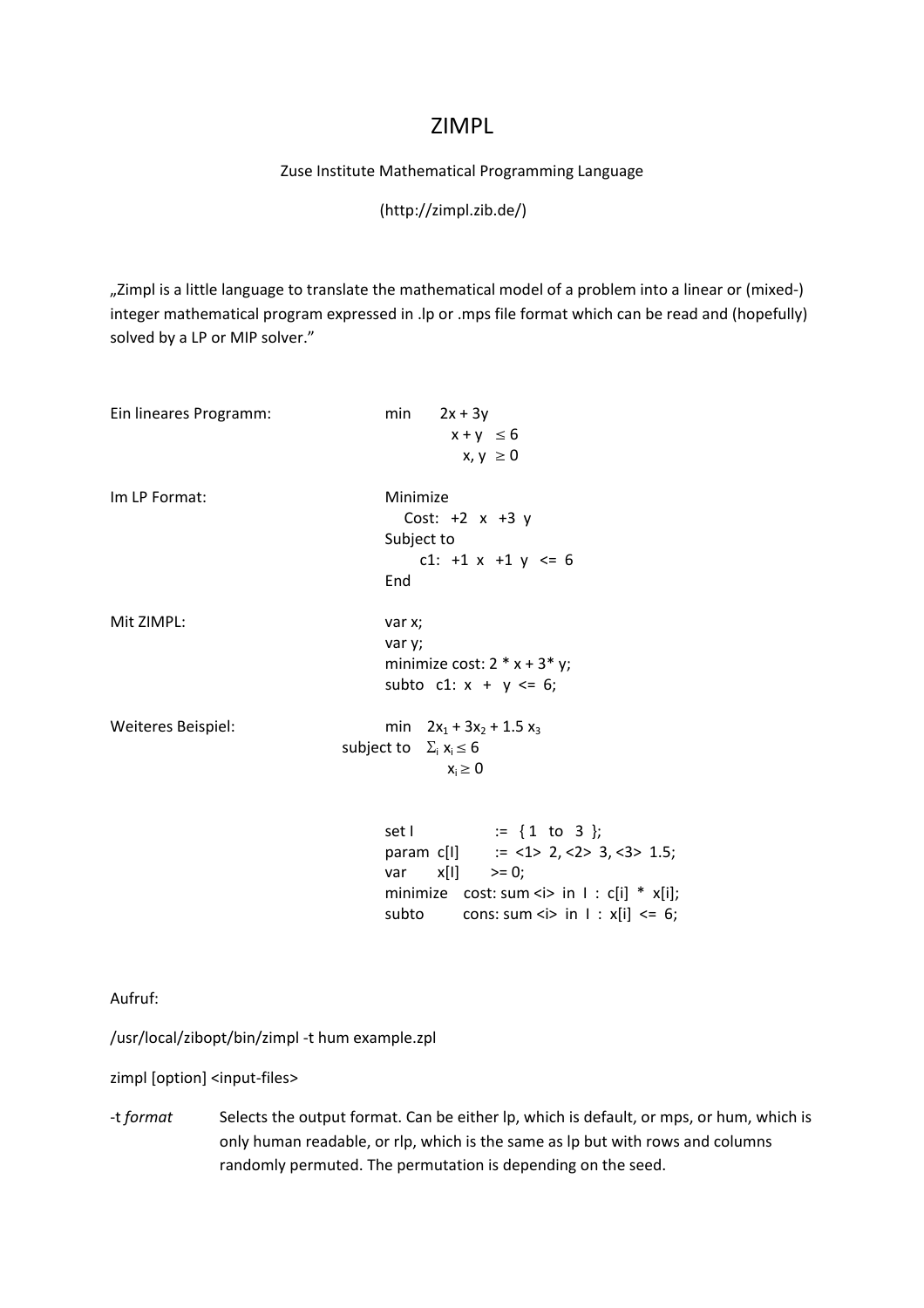## SoPlex

# The Sequential object‐oriented simplex

(http://soplex.zib.de/)

"SoPlex is an implementation of the revised simplex algorithm. It features primal and dual solving routines for linear programs and is implemented as a C++ class library that can be used with other programs. An example program to solve standalone linear programs given in MPS or LP format files is also included."

Aufruf:

/usr/local/zibopt/bin/soplex example.lp

/usr/local/zibopt/bin/soplex ‐help

usage: /usr/local/zibopt/bin/soplex [options] LPfile [Basfile]

LPfile can be either in MPS or LPF format

options: (\*) indicates default

- (!) indicates experimental features which may give wrong results
- ‐e select entering algorithm (default is leaving)
- ‐r select row wise representation (default is column)
- ‐i select Eta‐update (default is Forest‐Tomlin)
- ‐x output solution vector (works only together with ‐s0)
- ‐q display solution quality
- ‐br read file with starting basis from Basfile
- ‐bw write file with optimal basis to Basfile

usw….